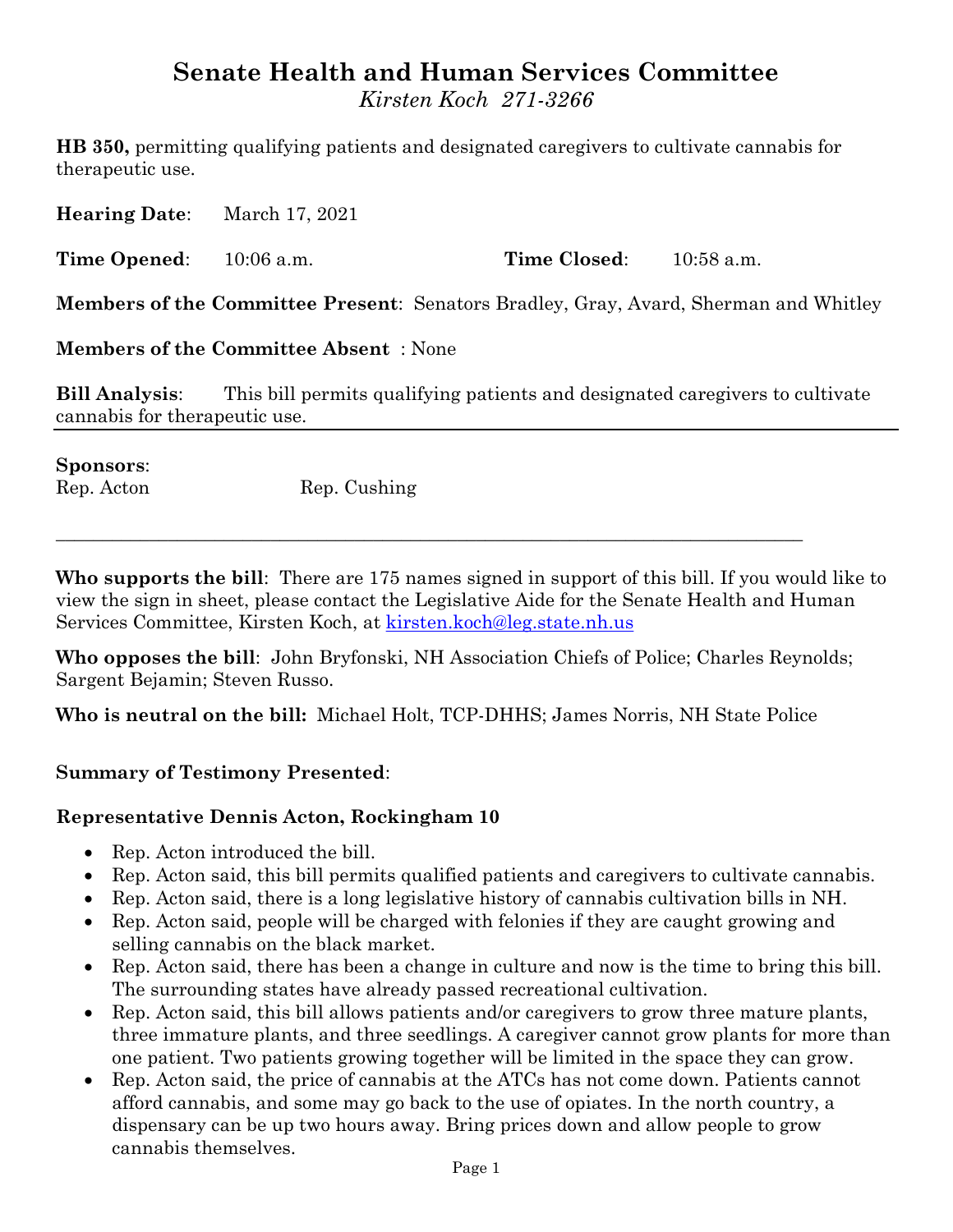# **Michael Holt, Therapeutic Cannabis Program-DHHS**

- Mr. Holt testified as neutral on the bill.
- Mr. Holt said, this bill has a long history. DHHS has been involved in legislation and acknowledges the concerns raised by patients, ATCs, and advocates.
- Mr. Holt said, the price of cannabis has not gone down. There are also issues of accessibility to ATCs. There are five locations in the state for patients to access cannabis. Licensees were authorized to open a second location in their region, but only one ATC actually did. Soon will be seven total access points to get cannabis.
- Mr. Holt said, diversion issues are real, but the bill is tightly controlled with the extra felony provision.
- Mr. Holt said, the key aspects of the bill worked out to allow laboratory for the state to be able to accept cannabis from registered patients and caregiver to test their cannabis for contaminants and potency. You may hear testimony later about an amendment that would increase this aspect of the program and require education on contamination for those cultivating their own cannabis.
- Mr. Holt said, October 1 does not give enough time for DHHS to consider the rules.
- Senator Avard asked, in regards to the ATCs, didn't we just put in a bill to make them forprofit? Wouldn't that help with the price concerns?
	- o Mr. Holt said, it may. I am not expert on for-profit structuring. It could potentially reduce prices. It has been vetoed by the Governor once before.

# **Matt Simon, Marijuana Policy Project**

- Mr. Simon testified in support of the bill.
- Mr. Simon said he has been coming to this committee for a decade now with the same ask. Bills like this one passed the House nine times and Senate three times.
- Mr. Simon asked for those who voted for this bill before to vote for it again.
- Mr. Simon said, there is public support and a lack of opposition to the bill.
- Mr. Simon shared an anecdote.
- Mr. Simon said, dispensaries are not reducing their prices.
- Mr. Simon said, other states have already allowed for medical cultivation such as Maine in 1999 and Vermont in 2003.
- Mr. Simon suggested an amendment to require DHHS to inform patients of the risks of contaminants of home grown cannabis.

## **John Bryfonski, Chief of Bedford Police**

- Chief Bryfonski testified in opposition to the bill.
- Chief B. said he wanted to bring into focus the unintended consequences of home cultivation without appropriate regulation could mean for NH. This bill brings no system for regulation home cultivation
- Chief B. said, California, Oregon, Colorado, and Canada have had issues with home cultivation. Canada is struggling to contain home cultivation and it is destroying commercial operations. Police seized 180,000 plants from home cultivation in Ontario, Canada.
- Chief B. said, penalties do not adhere. These penalties will not change the minds of people who are bent on selling and cultivating marijuana on the black market.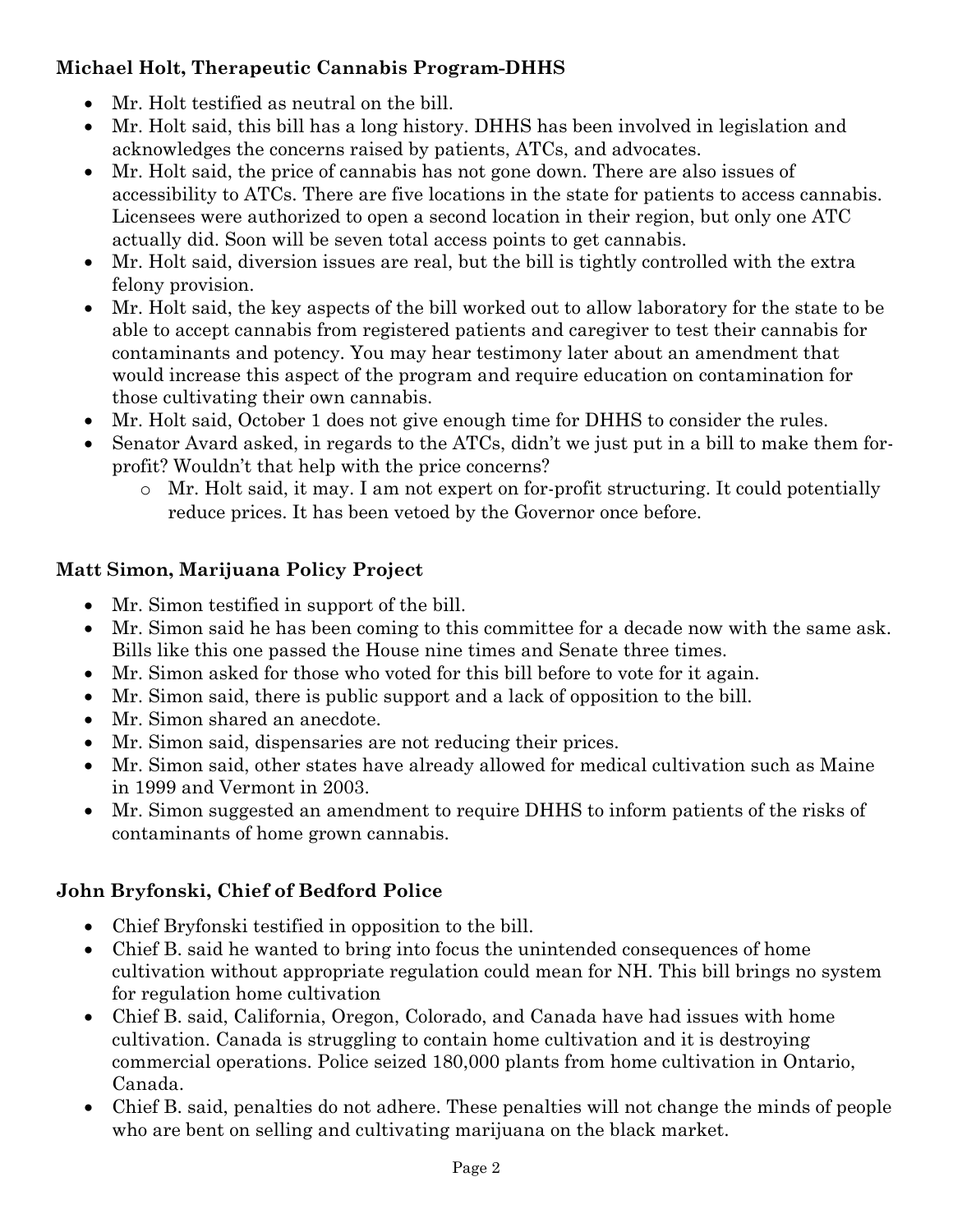Chief B. said, the chiefs of police sending a warning signal—we need regulatory sanctions.

## **Representative Maria Perez, Hillsborough 23**

- Rep. Perez testified in support of the bill.
- Rep. Perez said, this bill makes it easier for patients that need treatment. Other states already passed this legislation.

#### **Representative Renny Cushing, Rockingham 21**

- Rep. Cushing testified in support of the bill.
- Rep. Cushing said, Rep. Action and Mr. Holt have already given a good background in their testimony.
- Rep. Cushing said, this bill is a matter of justice. A felony is disproportionate to fairness. It is vile to allow.

#### **Grant Ellis**

- Mr. Ellis testified in support of the bill.
- Mr. Ellis said he is a therapeutic cannabis patient
- Mr. Ellis shared anecdote about being disabled and homebound and not having easy access to dispensaries. He said he spends time with family in MA to use cannabis there.
- Mr. Ellis said he is against the felony provision.

#### **Zach Williams**

- Mr. Williams testified in support of the bill.
- Mr. Williams said he is a therapeutic cannabis patient
- Mr. Williams said this bill allows patients and caregivers to take ownership of their medications.
- Mr. Williams said he is currently spending \$720.00 on cannabis a month.
- Mr. Williams said, patients need education on how to grow cannabis at home.

#### **Melissa Harvey**

- Ms. Harvey testified in support of the bill.
- Ms. Harvey said she is a therapeutic cannabis patient.
- Ms. Harvey shared an anecdote about her experience using therapeutic cannabis as a chemo patient.
- Ms. Harvey said, NH residents can make wine.
- Mr. Harvey said, NH is an island of prohibition.
- Ms. Harvey said, please respect a person's authority to administer medication themselves.

#### **Lisa Powers**

- Ms. Powers testified in support of the bill.
- Ms. Powers said she agreed with testimony of the supports that have testified before her.